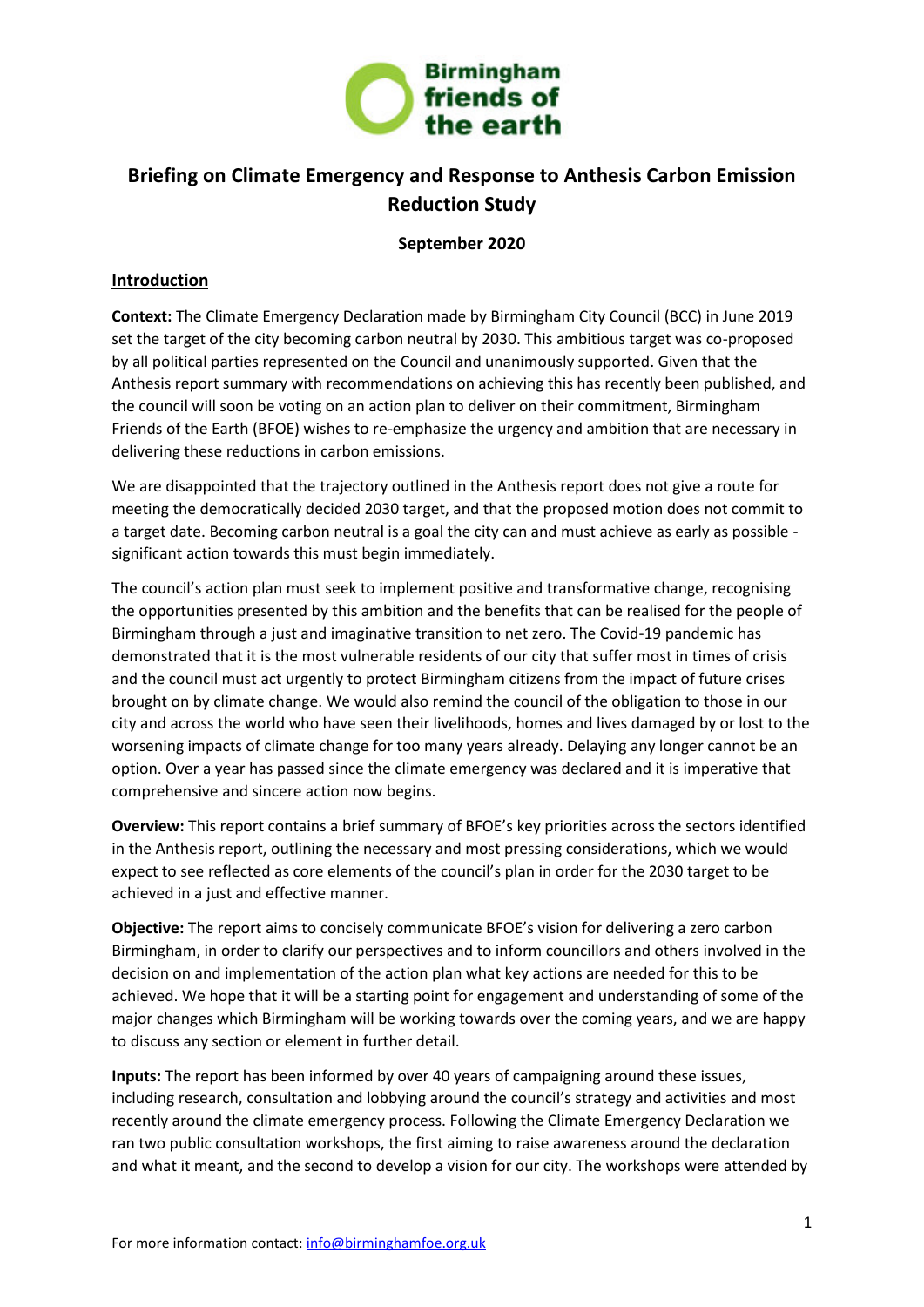

residents and this report is based largely on the ideas and feedback gathered. The report also makes use of contextualised recommendations from Friends of the Earth England, Wales and Northern Ireland.

#### **Cross-cutting issues and recommendations**

**Urgency:** we reiterate the importance of ambitious and committed action which should start immediately.

**Transparency:** going forward, clear reporting and communication on the decisions, rationale, processes and progress around carbon reduction is crucial. This should include setting clear and time-bound targets and indicators for progress, involving the community in decisionmaking,proactively trying to reach people with key messages and involve citizens in the delivery of the carbon zero target.

**Inclusivity:** solutions, activities and implementation must put people first, work with communities, listen to their input and feedback, empower them and give them ownership of the process. The voices of the most vulnerable communities and individuals should be central. Education, outreach, and support for existing community initiatives are all key parts of delivering on this ambition and should not be overlooked. Measures must be inclusive, fair and promote equality and co-benefits while avoiding disadvantaging vulnerable groups (both in Birmingham and beyond). Offsetting outside of the area should not be made use of or relied on to reach zero carbon targets - we were glad to see this view is supported by Anthesis.

**Comprehensiveness:** it is important that climate impact is mainstreamed across every decision, every department and for every member of staff, partner, contractor and others. All council staff should be supported to incorporate carbon reduction into their day-to-day work and decisionmaking. Councillors should be identifying the impact of every decision on the climate action plan and current activities should be reviewed in line with this. Finally, the contribution to achieving zero carbon should be a central factor in every budgetary decision.

**Effectiveness:** the council should work with neighbouring councils and others across the UK and internationally to determine and implement the best practices for addressing the climate emergency. There is a great deal of existing best practice and research which should be made good use of. Listening to experts is key, as is listening to those involved in the delivery of any measures, and those impacted by them. The council also has a vital role to play in working with and putting pressure on other key stakeholders. The action plan should take into account the impact that climate change will have in Birmingham and support measures that increase the city's resilience.

#### **Omissions**

As we mention above, taking effective action to respond to the climate emergency in practice goes beyond the sectors identified in the report and should feed into all aspects of the council's work. However, we note two substantial areas which have been omitted from Anthesis's recommendations.

**Food systems:** Agriculture, food production and food systems should be considered and relevant policies and actions developed. Crucially, the council should be looking to incentivise local food systems, to support, promote and protect home and shared gardens, allotments and communal spaces and resources used for growing food. Consideration of how space is used and innovation and efficiency in planning, designing and operating such spaces should also be part of this, for example roof gardens and fruit trees for the public. Incentives for low carbon restaurants and food suppliers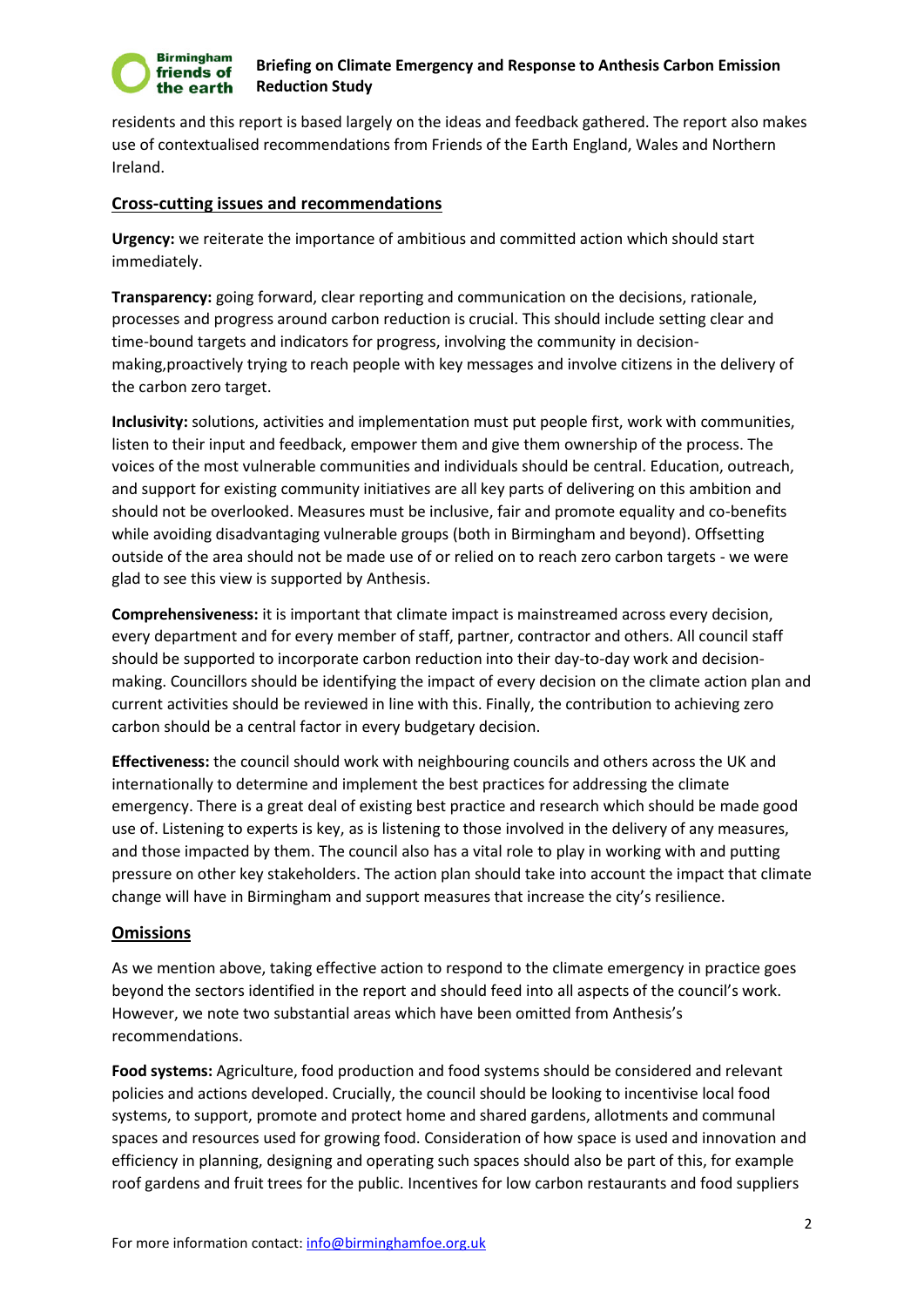

should be considered, and the council should be supporting, developing and promoting connections between local farmers and growers, and consumers, restaurants and shops.

**Indirect emissions:** indirect emissions and emissions from supply chains for the city (including the council, businesses and individual consumption), should be measured, accounted for and actions planned to address them.

## **Industry**

# **The council should be more ambitious about the actions it will take to decarbonise industry and focus on incentivising the creation of good quality green jobs for the citizens of Birmingham.**

The Local Government Association has estimated that there could be 194,000 jobs working in low carbon sectors across the Midlands, with Birmingham well placed to host many of these, particularly within the car industry. As well as supporting the creation of these jobs, BCC should take action to ensure that Birmingham residents interested in working in these sectors can access the skills and knowledge they need, regardless of gender, ethnicity, disability, prior income or any other characteristic. BCC should also recognise that existing jobs in many fields, such as health, social care and education, are already low carbon and support these roles in the transition.

BCC should provide particular support to SMEs to access funds and expertise, so they can recover from the COVID-19 pandemic contributing to carbon pollution reduction, nature restoration and the growth of the green economy. BCC should support SMEs contributing to the growth of Birmingham's circular economy.

#### **Council powers**

BFOE does not believe that relying on forums and companies' CSR will bring about the necessary pace of change. BCC has significant power as a commissioner and should make the strongest possible use of social value clauses in public procurement.

BCC should use its memberships of Local Enterprise Partnerships and of the West Midlands Combined Authority to ensure all their decisions are in line with the rapid growth of the green economy, climate reduction pathways and nature restoration plans.

## **Learning from existing models**

There are many positive examples of 'green' SMEs in Birmingham. BFOE runs The Warehouse building in Digbeth, our 'little green community in the big city'. The Warehouse exists to promote, educate, and inspire sustainability and positive environmental change. We do this by providing meeting, office, retail and public display space to the local community and organisations that believe in what we do. We aim to continue to develop the building and create a carbon neutral and zero waste building that is accessible to everybody in Birmingham. We are committed to working with BCC and others in the city towards achieving net zero and look forward to sharing our knowledge and experience.

## **Waste**

# **The waste system needs a complete transformation over the next 10 years, moving away from the incineration of waste.**

Currently, 75% of council waste is burned at the Tyseley plant. In 2019, 342,000 tonnes of rubbish was burned, producing 308,485 tonnes of carbon dioxide, reported to the Environment Agency, the largest source of CO2 in the city. The decommissioning of the plant should be part of the council's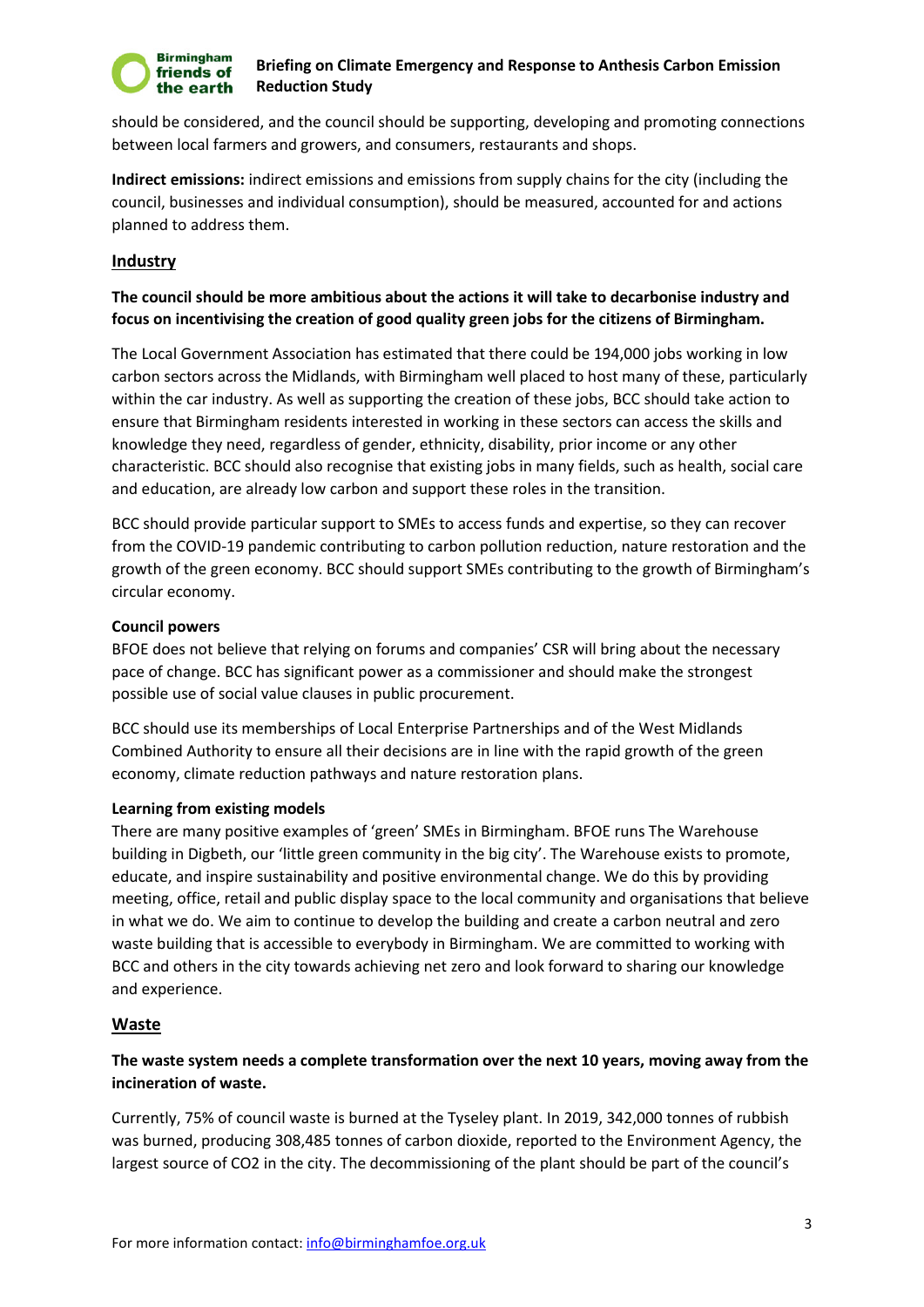#### **Birmingham** friends of the earth

#### **Briefing on Climate Emergency and Response to Anthesis Carbon Emission Reduction Study**

action plan. The plant emits nitrogen oxide and particulates which are greenhouse gases that contribute to air pollution, a major public health risk.

Composition analysis shows that most of what is burned is material that should be composted or recycled. It should not be regarded as a fuel. The consequence is a very low recycling rate for Birmingham, compared to other local authorities, because incineration and recycling are in direct competition. Rubbish burning is a very inefficient and polluting way to produce electricity. For decarbonisation to be achieved, there must be a rapid increase in recycling. The goals of the Waste Strategy 2017 are not currently being met.

A national Deposit Return Scheme for drinks containers will be in place by 2023, diverting them from council waste. There will be a legal requirement from 2023 to collect food waste separately. The expensive weekly collection of mixed refuse from every household is not going to be necessary after 2024 and BCC's plans should reflect that.

A new collection system should re-allocate household and business bins and collection vehicles to allow for separation of waste into food and organic waste to compost or digest and recyclable dry items for mechanical sorting, so that they will no longer contaminate each other. Any residual waste can be greatly reduced, stabilised and landfilled, locking more carbon out of the atmosphere.

Once these changes are made, the incinerator will lack combustible material and should close post-2024 at the latest. The amount of waste collected will be the same, or less, so this approach does not have to cost more. We are happy to discuss details.

#### **Community Engagement**

People do not understand the current system, what is expected of them, nor what happens to their waste, as reported by the Independent Review of the Waste Collection 2019. Waste is a big source of complaint and dissatisfaction. BCC should adopt an engagement and education programme, drawing on examples such as South Tyne and Wear Waste Management Partnership's Visitor and Education Centre in Gateshead.

The public views climate change as an urgent problem and a change to the purpose and the practice of the waste system is also an opportunity to develop a clear message and public support.

Serious consideration should be given to an incentive/reward for those who generate little residual waste, such as Pay as You Throw. If waste is treated as having a value, and going to the right place, then people are less likely to dump and litter it in the wrong place.

Large items can mostly be re-used and helping a charity is an incentive for many. BCC should establish a Re-use Forum (i.e. a group of organisations that are involved in the collection and distribution of secondhand goods) and a Reuse Strategy.

#### **Business Waste**

Existing legislation requires businesses to respect the waste hierarchy and take up recycling services, but this should be better enforced. BCC should lobby the government for a law requiring businesses to sort wastes. Meanwhile, BCC should publicise businesses that are demonstrating best practice.

Some commercial waste companies are advertising 'zero waste' or 'zero carbon services'. The council's commercial waste service needs to stay competitive, by moving rapidly in the same direction.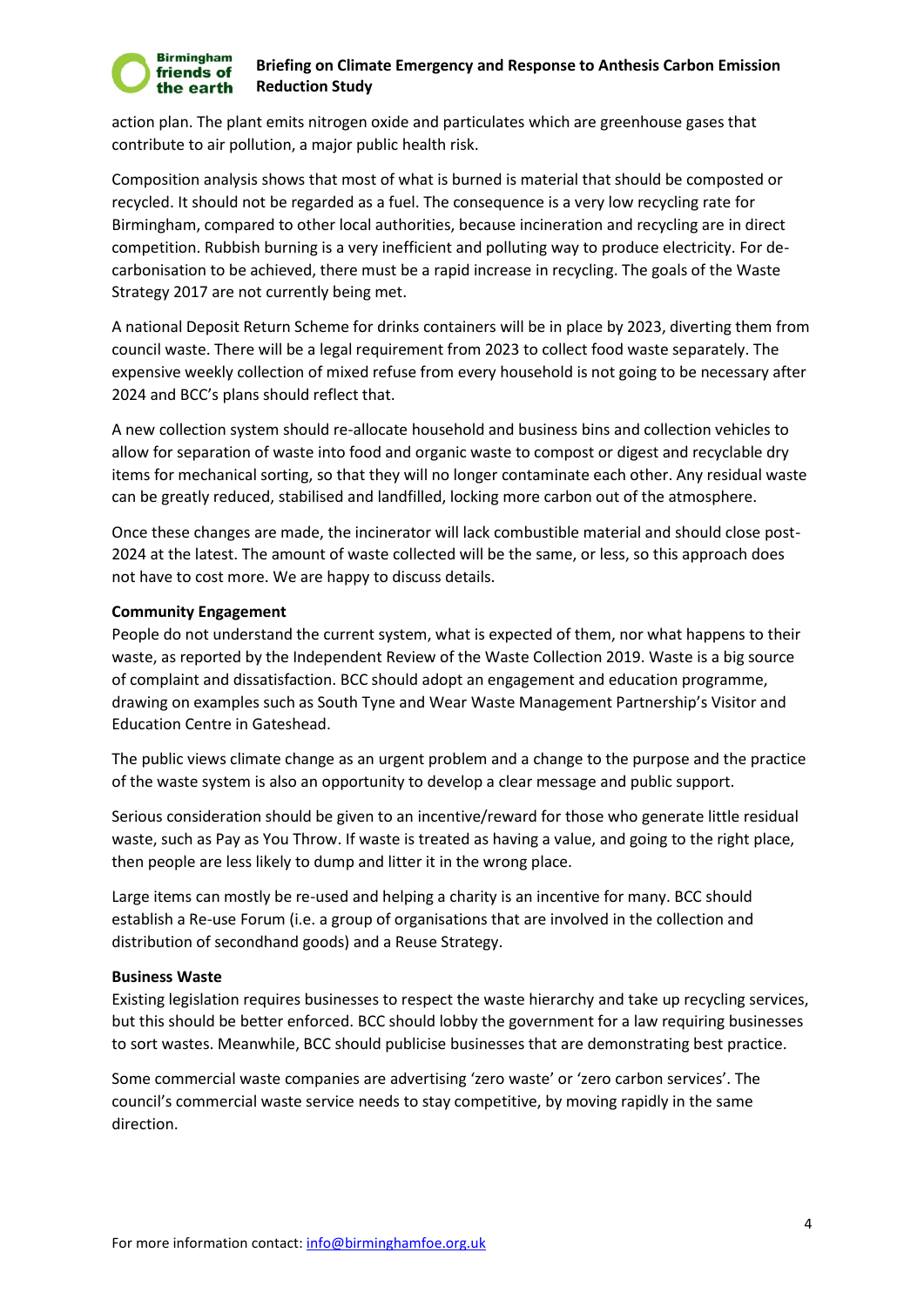

# **Transport**

**Over one-third of carbon emissions come from transport, much of this from car mileage. To cut carbon emissions from transport sufficiently, the goal must be to reduce car journeys.** 

#### **Governance**

Given the cross-border nature of transport and that WMCA is responsible for much of the decision making and funding for transport, BCC will need to continue to work with and lobby WMCA in order to achieve the required cuts in carbon emissions from transport. Re-regulation of bus services is essential for enabling the large modal shift to public transport necessary to cut emissions. The unregulated system as it stands will be unable to deliver on this, no matter how good the individual bus operators are. The City Council should work with WMCA and neighbouring authorities to ensure that bus services are re-regulated within the next mayoral term.

#### **Revenue and funding**

Major capital investment and revenue funding in sustainable transport will be required to cut car mileage and emissions. New local revenue raising measures must be introduced to raise the necessary funding. Such measures could include a Workplace Parking Levy, but other options are also available such as road user charging and a business property tax. There are some measures BCC could introduce on its own, but others will need to be conurbation wide.

#### **Birmingham Transport Plan 2020**

We welcome the approach taken by the Birmingham Transport Plan 2020 and are pleased to see that some of the proposed measures have been expedited as part of the Birmingham Emergency Transport Plan in response to the pandemic. We would urge BCC to build on the Birmingham Emergency Transport Plan and use it as an opportunity to accelerate change towards low and zero carbon transport.

#### **Road space reallocation**

We welcome the firm commitment in the Birmingham Transport Plan on road space reallocation away from private cars to active travel and public transport. Unfortunately, there are still some legacy highway schemes planned which aim to increase capacity for motor traffic. These will induce more traffic and completely undermine any attempt to cut emissions. Such schemes must be cancelled immediately or radically redesigned so that they do not increase capacity for motor traffic.

#### **Car use**

A huge modal shift away from car journeys is vital to achieve the necessary reduction in carbon emissions. Incremental changes in travel patterns will not be enough. Furthermore, technical measures will not be sufficient and need to be accompanied by behavioural change. Extensive and strengthened engagement and inclusion will be essential to bring about the necessary behavioural change. The need to own and use a car should be reduced by planning new developments to facilitate modal shift towards active travel and public transport and ambitious targets need to be set. Compliance with targets should be monitored and reviewed on an annual basis and a target should be set for reducing the number of vehicle miles by a given percentage of say 40% by 2030.

Park and ride should not have a significant role in any strategy aimed at reducing car use and carbon emissions. It perpetuates car dependence and just displaces traffic to other parts of the highway network.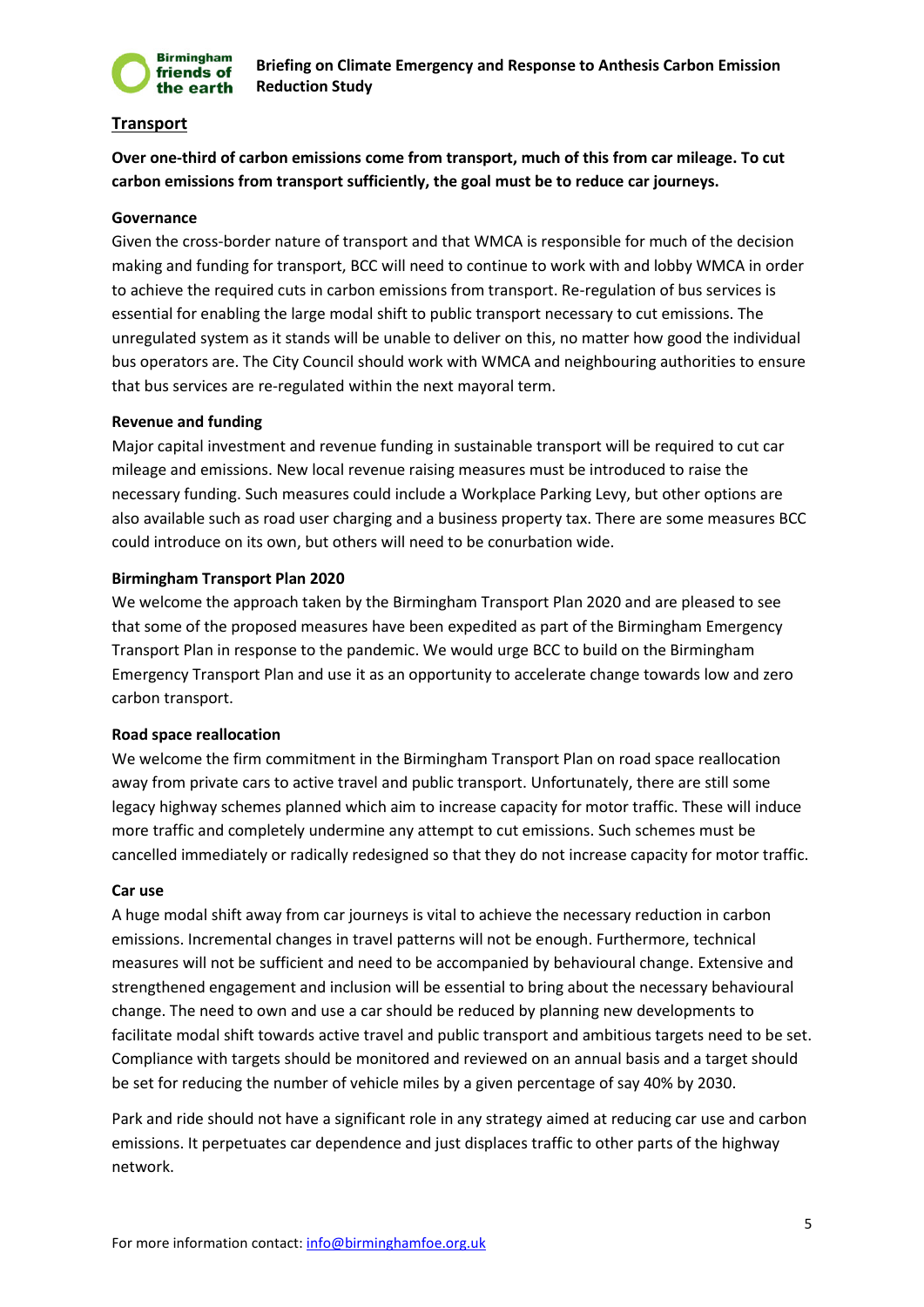

#### **Active travel**

The main barrier to the uptake of active travel is the concern over safety owing to an intimidating road environment. Infrastructure needs to prioritise pedestrians and cyclists and improve safety. Segregated cycle lanes should continue to be progressed along busier roads. On less busy roads and residential roads, a safer environment needs to be created by a combination of lower speeds and low traffic neighbourhoods. Default 20mph speed limits on residential roads needs to be rolled out to the large areas of the city that have not yet been treated as soon as possible and enforcement stepped up.

Ambitious targets need to be set for increasing the uptake of active travel, and progress monitored and reviewed on an annual basis. A target also needs to be set to eliminate serious injuries and deaths for all road users by a given date such as the 2040 target adopted by Transport for London. The improved safety will encourage more to switch to active travel.

#### **The council's own fleet**

A rapid transition of the council's fleet to electric vehicles is necessary. It is worth noting that National Express has already committed to purchase no more new diesel buses for its British fleet and aims to be zero emission by 2030. It should be possible for the city council to implement this measure for its own vehicle fleet.

#### **Aviation**

Prior to the pandemic, aviation was the fastest growing source of carbon emissions. Although Birmingham Airport is not within the city boundary, the city council should not promote or support any further expansion of this. The aim should be to reduce total carbon emissions from air travel associated with residents and businesses. An information campaign and incentives should be considered to reduce air mileage of businesses and residents in the city.

Further details on some of the suggestions made on transport can be found in the following research commissioned by Friends of the Earth: [https://policy.friendsoftheearth.uk/insight/radical-transport](https://policy.friendsoftheearth.uk/insight/radical-transport-response-climate-emergency)[response-climate-emergency](https://policy.friendsoftheearth.uk/insight/radical-transport-response-climate-emergency)

## **Natural Capital**

# **The council should have a comprehensive and ambitious plan for maintaining and expanding natural capital assets.**

The total net value (benefits minus costs) of Council-managed natural capital assets is in the order of £11 billion over 25 years, or £594 million annually. This means that each £1 the Council spends on parks and green spaces returns more than £24 to society. The value of natural capital in Birmingham also includes:

- Health Council-managed woodlands capture more than 350 tonnes of pollutants each year, avoiding approximately 133 hospital admissions, 28 deaths, and adding 489 life years; the mental and physical health benefits of parks and green spaces are well documented.
- **Carbon Capture**  The parks and greenspaces managed by Birmingham City Council store more than 573,000 tonnes of carbon, equivalent to 2.1 million tonnes of CO2 with a value of £221 million.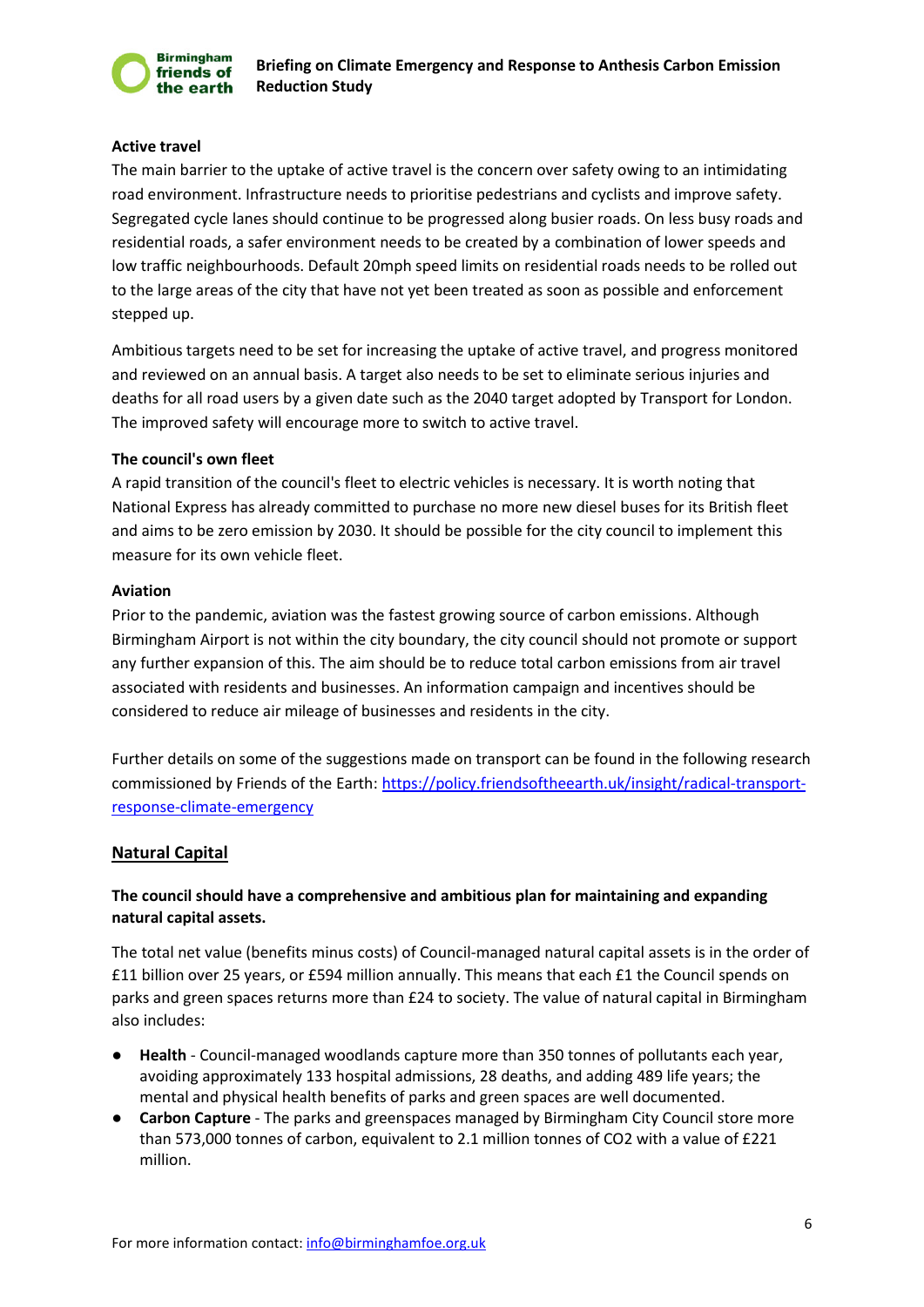

● **Food waste and alleviating poverty** - Nearly 7,300 Council-managed allotments are estimated to produce 2.9 tonnes of food each year with a value of approximately £4.3 million.

#### **Trees**

The council should double tree cover on council-owned land, update local planning strategies to double tree cover across the Local Authority area, and ensure existing trees are properly protected in order to store carbon, support nature, improve soil and water quality, and aid flood protection and urban design.

The Birmingham Tree Policy should be used as a starting point rather than developing an "Emergency Tree Plan". The existing policy covers topics including community engagement, council, planning, funding, canopy and valuation.

The Council's plan to ensure existing trees are properly protected and their commitment to canopy cover in areas where there is a risk of flooding is welcome.

#### **Green Spaces**

The council should protect existing local green spaces, green belt and locally designated nature sites. They should also develop new quality green spaces in areas where they do not exist, particularly in neighbourhoods where people are particularly vulnerable to heatwaves and/or are deprived of nature. The council should support voluntary and grassroots organisers to contribute to our green spaces and parks.

#### **Urban Design**

There should be a clear and comprehensive plan for sustainable urban building and green infrastructure. The Green Living Spaces Plan could be used as a starting point. Policies should 'require' rather than 'encourage' developers to prioritise green infrastructure.

Council-owned land and road verges should be managed to increase biodiversity and draw down carbon pollution, including through reduced pesticide use and increased planting of wildflowers.

#### **Planning and monitoring**

The council should produce a nature and ecosystem restoration plan to restore habitats and species and ecosystem quality and function.

The Anthesis report contains good suggestions and enablers for monitoring natural capital on private land. The implementation of plans should be monitored more closely, including the impact of building work carried out close to existing trees.

#### **Energy**

# **An energy policy for the decarbonisation and efficient use of energy for the city must be developed as a matter of urgency, encompassing energy, buildings, transport and waste.**

The most recent data for the Birmingham area (2017) shows 37% of emissions come from housing, 29% from transport and 34% are industrial and commercial emissions (footnote i). As discussed, the notion of incinerating waste to produce heat is regressive and contradictory.

#### **Energy Suppliers**

All council buildings should use renewable energy suppliers. The council should support, promote and encourage businesses and households to do the same.

#### **Reducing energy use**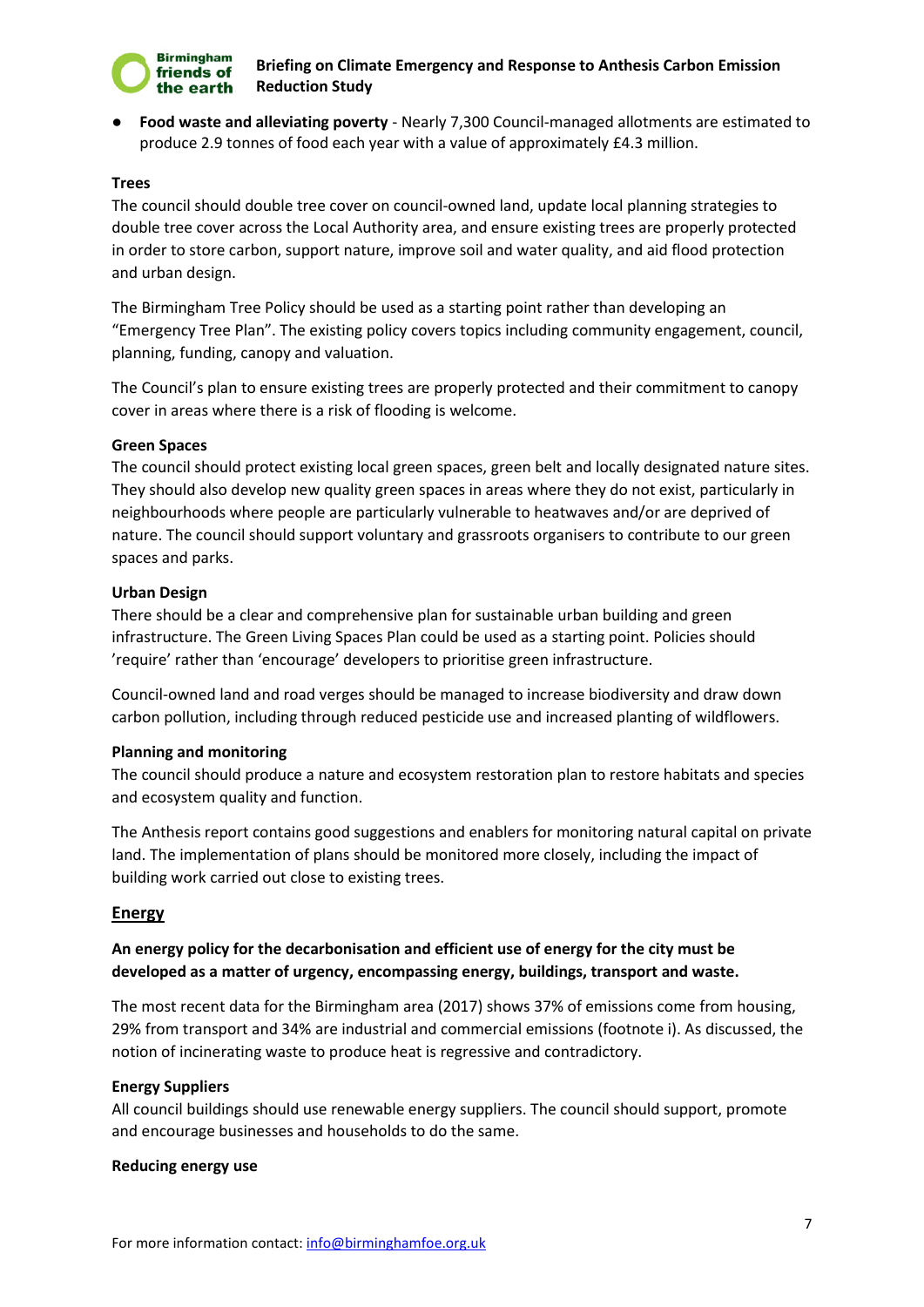

The council should conduct an energy audit within the existing council stock to see how energy usage can be reduced and to increase energy efficiency across their operations. This has the added benefit of saving BCC money.

#### **Lighting**

Lighting systems, including buildings and street lighting, should be upgraded to use LED.

#### **Investment**

The council should enforce implementation of their decision to divest the pension fund from fossil fuels.

## **Buildings**

# **Greater efficiency is more cost-effective than the addition of green technology and should be the core focus of action around buildings.**

#### **Energy efficiency**

The council should retrofit council-owned properties with high levels of insulation and with heat pumps where possible, starting with homes most at risk of fuel poverty. The council should be rapidly enforcing minimum energy efficiency standards in the private rented sector and encouraging landlords to insulate homes to a higher EPC level. However, upgrades to the minimum legal standard will not be enough to address the need for zero carbon, and they will require upgrading a second time, so the aim should be to do it once and do it right, towards EnerPHit or AECB standards.

The council should be helping owner-occupied homes be more energy efficient, for example by supporting fuel-poor or vulnerable households to access home insulation grants. Reduced price deals could be offered, especially those in the same areas/blocks, due to economies of scale and ease of treating whole buildings and areas simultaneously.

There should not be an over-reliance on technology. Although renewable and low carbon technologies have their place, they should come second to saving energy through energy efficiency measures. Measures for carbon reduction should not rely on yet-to-be-proven technologies such as hydrogen/CHP and carbon capture and storage in industry.

#### **Planning**

Planning policy has a significant effect on the energy consumption of buildings. This should be recognised and policy aligned with a 2030 target.

The council should require excellent standards of efficiency (Passivhaus standards or similar) for privately built new homes, including requiring the installation of heat pumps for heating where possible. The current national minimum standards are inadequate.

The city should make best possible use of space, including roof space, and could develop a planning policy of 'no roofs unused', which would ensure that all roof space/surfaces are used productively: for energy generation through PV panels, and/or as green roofs to soak up carbon and air pollution, act as cooling to the city, and for water attenuation for the more intense rainfall we will see from climate change.

## **Construction**

Building standards should be enforced during construction and renovation, including through thermal image testing.

Buildings built on council land should be required to be extremely energy efficient, meeting the Passivhaus standard or similar.